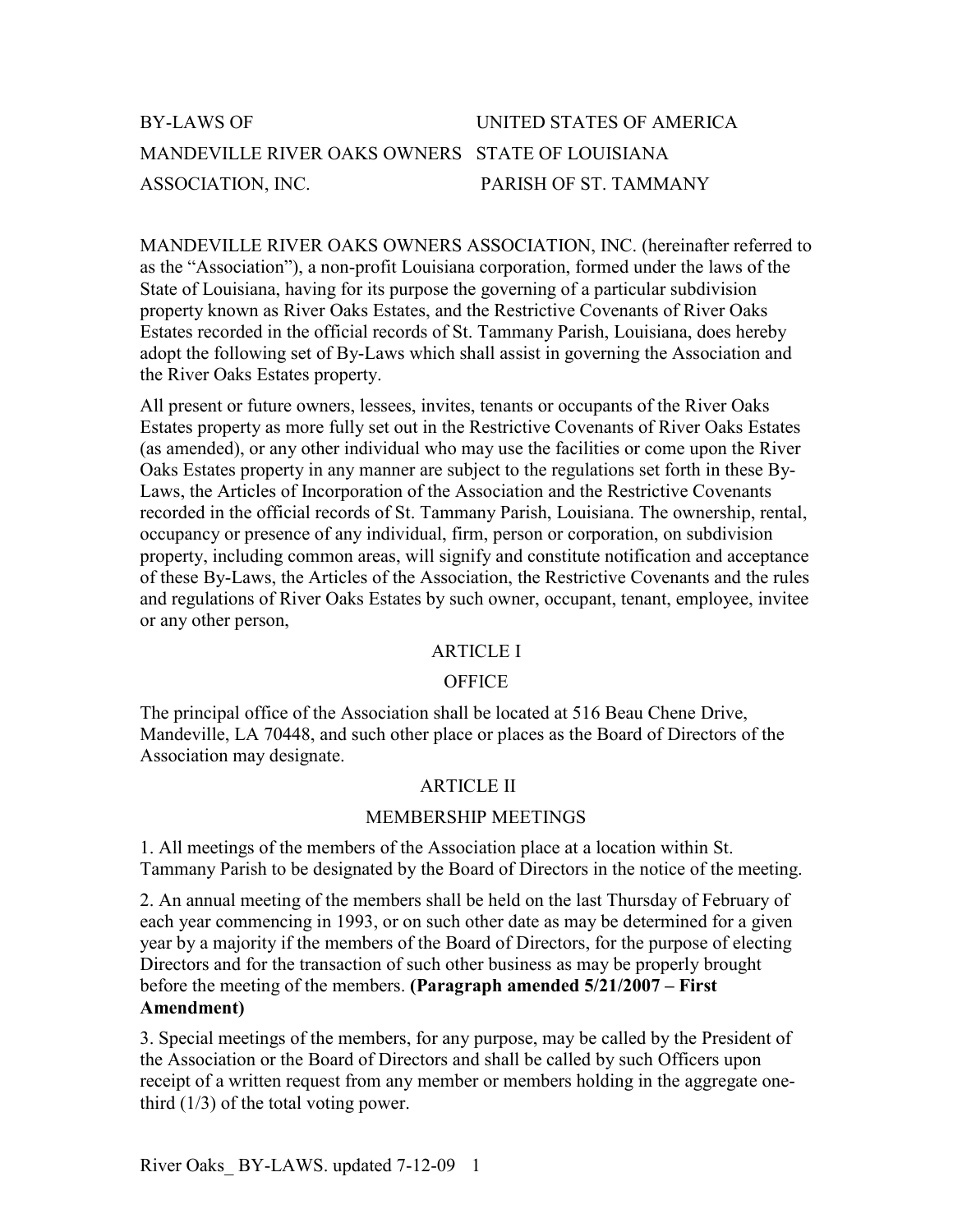4. Notice of all member meeting, stating the time and place and the purpose for which the meeting is called shall be given by the President or Secretary unless waived in writing by seventy five percent (75%) of the total voting power of the Association. Such notices shall be in writing to each member at his address as it appears on the books of the Association and shall be mailed not less than ten (10) days, nor more than sixty (60) days, prior to the date of the meeting. Proof of such mailing may be given by affidavit or in the signed minutes of the meetings.

5. The presence, in person or by written proxy, of the holders of a majority of the total voting power shall constitute a quorum.

6. When a quorum is present at any meeting, matters to be voted upon shall be decided by a majority of the votes cast in person or by written proxy, unless the question is a special matter that Louisiana law, the Articles of Incorporation, the Restrictive Covenants or these By-Laws specifically mandate a greater majority, in which case such expressed provision shall govern and control the decision on such a question. (Paragraph amended 3/5/2009 – Second Amendment).

7. In any meeting of members, each Class "A' member of the Association shall be entitled to one (1) vote for each lot owned by any firm, person, corporation, trust or other legal entity. However, there shall be only one (1) vote for each lot to which Class "An membership is appurtenant, and the vote shall be cast in accordance with these by-laws. Each Class "B" member shall be entitled to one (1) vote for each Class "B" membership so held. If a lot is owned by one person, his right to vote shall be established by the record title of his lot. If a lot is owned by more than one person, the vote shall be divided among the ownership of each lot and fractional votes maybe cast, The ownership of a lot may by written authorization, cast the vote for all of the record owners of the lot, which written authorization shall be filed with the Secretary of the Association. If the lot is owned by a corporation, the person entitled to cast the vote for the lot shall be designated by the President or Vice-President and attested by the Secretary or Assistant Secretary of such corporation and filed with the Secretary of the Association. The certificate shall be valid until revoked, or until a change in the ownership of the lot concerned. If the lot is owned by a Partnership, the person entitled to cast the vote for the lot shall be a person or persons who would be entitled to convey title to real estate under the terms of the Partnership Agreement. Evidence of authority to represent the Partnership shall be filed with the Secretary of the Association prior to voting. A certificate designating the person entitled to cast the vote may be cast in person or by written proxy. Proxies may be made by any person entitled to vote. They shall be valid only for the particular meeting designated and must be filed with the Secretary before the appointed time of the meeting.

8. If any meeting of members cannot be organized because of a lack of quorum, the members who are present, either in person or by proxy, may adjourn the meeting for lack of a quorum (adjourned meeting) If notice of the failure to obtain, a quorum at the adjourned meeting is sent to the shareholders entitled to vote, stating the purpose or purposes of the meeting and that the previous meeting was not held for lack of a quorum, then any number of shareholders, present in person or represented by proxy, although less than the specified quorum fixed by this Article, shall nevertheless constitute a quorum for purposes of electing Directors or transacting any other business specified in the notice to members.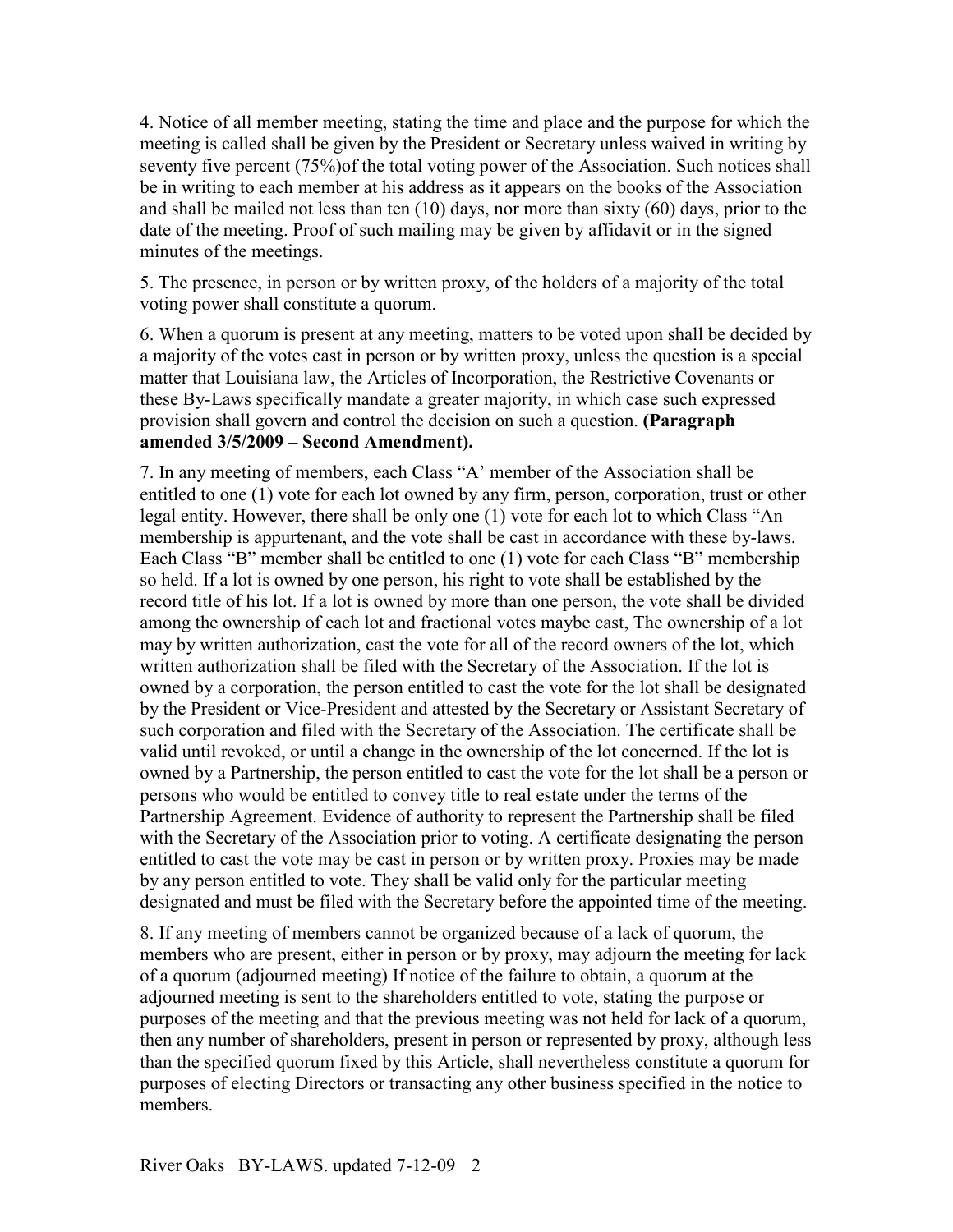9. The order of business at annual members meetings and as far as practical at all other members meetings, shall be:

A. At the initial meeting an election of chairman of the meeting:

B. Calling the roll and certifying proxies or other authority to cast votes by the Secretary or at the initial meeting by the chairman of the meeting so designated:

C. Proof of notice of meeting or waiver of notice:

D. Reading and disposal of the minutes:

E. Reports of Officers:

F. Reports of committees:

- G. Election of Directors, if necessary:
- H. Unfinished business:
- I. New business:

J. Adjournment.

10. Whenever, by any provision of law, the Restrictive Covenants of River Oaks Estates, the Articles of Incorporation of Mandeville River Oaks Owners Association, Inc., these By—Laws, or the rules and regulations of River Oaks Estates, the affirmative vote of members is required to authorize or constitute action by. The Association, the written consent of those necessary, to decide the particular question shall be sufficient for the purpose, without necessity for a meeting of the members.

11. Whenever the "total voting power" or "entire membership" of the Association is referred to in the Articles or By-Laws of the Association or the Restrictive Covenants of River Oaks Estates it includes the total vote of all existing classes of membership.

# ARTICLE III

# DIRECTORS

1. The affairs of the Association shall be managed by a Board of Directors consisting of not less than three (3), no more than seven (7) persons as determined from time to time by the members. Unless otherwise determined, there shall be three

(3) Directors. Each member of the Board of Directors shall be a lot owner; in the event of a corporate ownership, an Officer or designated agent thereof: in the event of a partnership the member shall be a partner or designated agent of the partnership.

2. Election of Directors.

A. After retirement or resignation of the original Directors, election of Directors shall be conducted at the annual membership meeting. A nominating committee shall be appointed by the Board of Directors at least thirty (30) days prior to the annual members meeting. Additional nominations for Directorships and Directors may be made from the floor, The election shall be by ballot (unless dispensed with by unanimous consent) and by a plurality of the votes cast, each person voting being entitled to cast his votes for each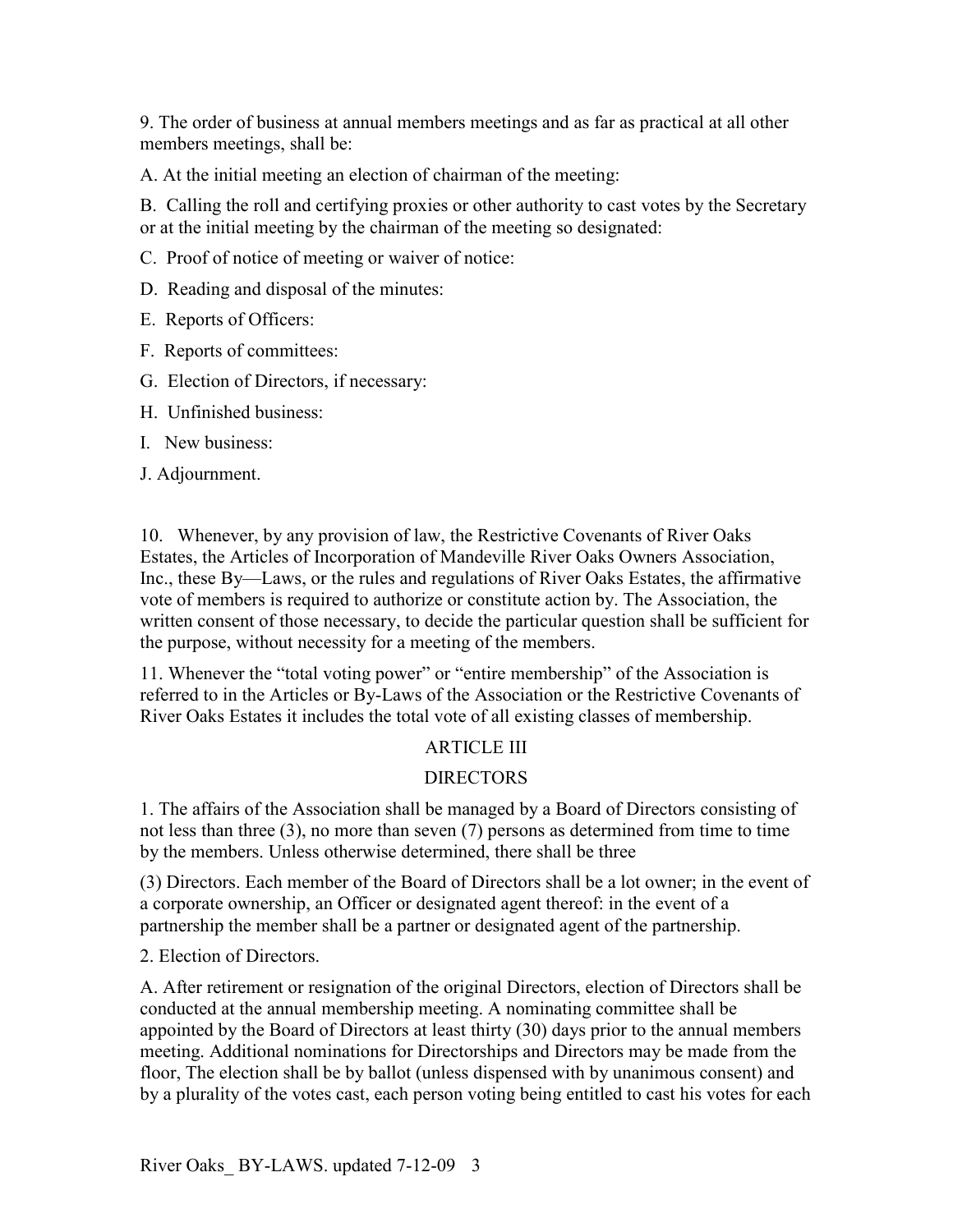of as many nominees as there are vacancies to be filled, There shall be no cumulative voting.

B. Vacancies in the Board of Directors occurring between annual meetings of members shall be filled by the Board of Directors by majority vote.

C. Any Director may be removed by concurrence of a simple majority (51%) of the votes of the entire membership at a special meeting of the members called for that purpose. The vacancy in the Board of Directors so created shall be filled by a majority vote of the members of the Association present or represented by proxy at the same meeting.

3. Director's Meeting.

A. The organization meeting of a newly-elected Board of Directors shall be held within ten (10) days of their election at such place and time as shall be fixed by the Directors at the meeting at which time they are elected, and no further notice of the organization meeting shall be necessary, providing a quorum of elected Directors shall be present.

B. Regular meetings of the Board of Directors may be held at such time and place as shall be determined, from time to time, by a majority of the Directors. Notice of regular meetings shall be given to each Director, personally or by mail, telephone, telegraph or telefax, at least three (3) days prior to the day named for such meeting, unless such notice is waived, which notice shall state the time, place and purpose of the meeting.

C. Special meetings of the Directors may be called by the President, and must be called by the Secretary at the written or verbal request of one-third (1/3) of the votes of the Board. Not less than three (3) days notice of the meeting shall be given personally or by mail, telephone, telegraph or telefax which notice shall state the time, place and purpose of the meeting.

D. Any Directors may waive notice of the meeting before, during or after the meeting and such waiver shall be deemed equivalent to the giving of notice.

E. A quorum at Director's meetings shall consist of the Directors entitled to cast a majority of the votes of the entire Board, The acts of the Board approved by fifty-one percent (51%) of the votes present at a meeting at which a quorum is present shall constitute the acts of the Board of Directors, except as specifically otherwise provided by law or in the Restrictive Covenants, Articles of Incorporation, By-Laws or Rules and Regulations of the Association. If at any meeting of the Board of Directors less than a quorum is present, the majority of those present may adjourn the meeting for lack of a quorum (adjourned meeting) notice of the failure to obtain a quorum at the adjourned meeting is sent to the Directors entitled to vote, stating the purpose or purposes of the meeting and that the previous meeting was not held for lack of a quorum, then any number of Directors, present in person or represented by proxy, although less than the specified quorum fixed by this Article, shall nevertheless constitute a quorum for purposes of electing Directors or transacting any other business specified in the notice to members,

F. The presiding Officer at Director's meetings shall be the President if such an Officer has been elected, and if none, then the Directors present shall designate one of their number to preside.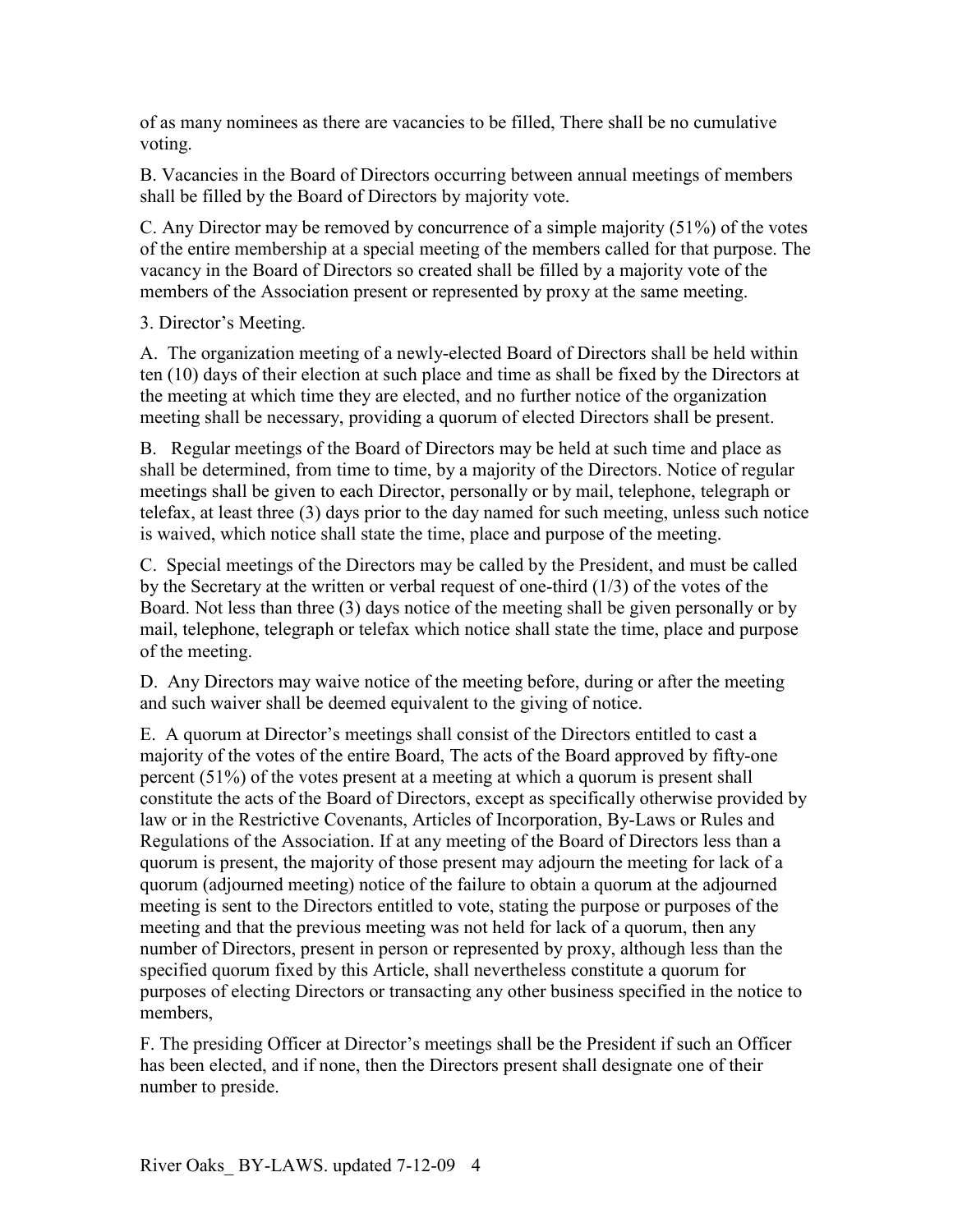G. Any action which may be taken at a meeting of the Board of Directors, or at a meeting of any committee, may be taken by a consent in writing, signed by all of the members of the Board of Directors or by all of the members of the committee, as the case may be filed with the records of proceedings of the Board or committee.

4.. All of the powers and duties of the Association existing under law, and in accordance with the Restrictive Covenants of River Oaks Estates and other documents regarding the Association, By-Laws, Articles of Incorporation, Rules and Regulations of River Oaks Estates shall be exercised exclusively by the Board of Directors, its agents, contractors, or employees, however, subject to the approval of the lot owners and the members of the Association when such is specifically required.. A Director may not be an employee of the Association.

# ARTICLE IV

## **OFFICERS**

1. The executive officers of the Association shall be President, Vice-President, Secretary and Treasurer, all of whom shall be Directors. All Officers shall be elected annually by the Board of Directors and may be peremptorily removed by vote of the Directors at any meeting thereof; any person may hold two offices except that the President shall not also be the Secretary. The Board of Directors shall from time to time elect such other Officers and designate their powers and duties as the Board shall find to be required to manage the affairs of the Association.

2. The President shall be the chief executive officer of the Association shall have all of the powers and duties which are usually vested in the office of President of an association, including, but not limited to, the power to appoint committees from among the members from time to time, as he may in his discretion determine appropriate, to assist in the conduct of the affairs of the Association and to preside over the member meetings..

3. The Vice-President shall, in the absence or disability of the President, exercise the powers and perform the duties of the President. He shall also generally assist the President and exercise such other powers and perform such other duties a shall be prescribed by the Directors.

4. The Secretary shall keep the minute book where in the resolutions of all proceedings of the Directors and the members shall be recorded. He shall attend to the giving and serving of all notices to the members and Directors and other notices required by law. He shall keep the records of the Association, except those of the Treasurer, and shall perform all other duties incident to the office of Secretary of an Association and as may be required by the Directors or the President.

5. The Treasurer shall have custody of all property of the Association including funds, securities and evidences of indebtedness. He shall keep the books of the Association in accordance with good accounting practiced and he shall perform all other duties incident to the office of Treasurer.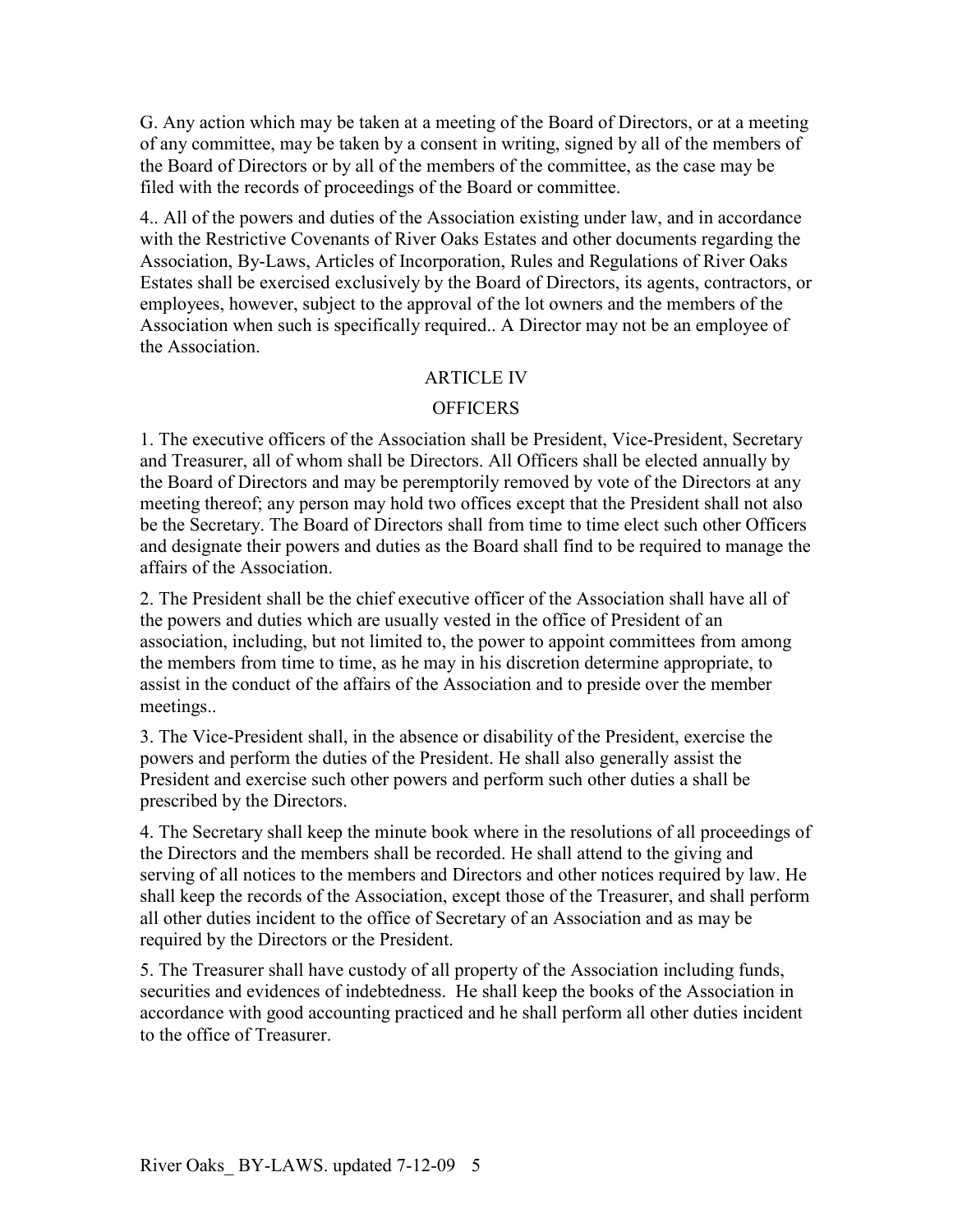### ARTICLE V

## ASSESSMENT AND FISCAL MANAGEMENT

1. On or before January 1 of each year, the Board of Directors shall prepare a budget (the "Annual Budget") based on an estimate of the total amount required for the cost of wages, materials, insurance, services and supplies and other Common Expenses which will be required during the ensuing calendar year for the management of the Association and the maintenance of the property of River Oaks Estates, together with reasonable amounts considered by the Board to be necessary for the reserves hereinafter established (annual expense). On or before January 15 of each year, the Board shall give each lot owner a copy of the proposed Annual Budget for the ensuing year together with a written statement of the annual and monthly assessments pertaining to the lot, which assessments shall be fixed in accordance with the provisions of the Restrictive Covenants of River Oaks Estates, the Articles and By—Laws of the Association. If the budget, or proposed assessments are amended, a copy of the amended budget or statement of assessments shall be furnished to each lot owner concerned. The Association membership shall approve this budget at the next annual meeting by a vote of 51% of the voting rights present or represented by written proxy at such meeting.

2. The failure or delay of the Board of Directors to prepare or to transmit to lot owners an Annual Budget or statement of assessments shall not constitute a waiver or release in any manner or any lot owner obligation to pay assessments against his lot, whenever the same shall be determined, and in the absence of an Annual Budget or statement of assessments, each lot owner shall continue to pay the existing installments against the assessments established for the previous period until changed by delivery of a revised statement of assessments.

3. When the first Board of Directors takes of f it shall forthwith determine the Annual Budget for the year of office ending in February of the next calendar year. Assessments shall be levied during this period as provided in Section 1 of this Article and in accordance with the Restrictive Covenants.

4. The Annual Budget shall include allocations for, and the funds and expenditures of the Association shall be credited and charged to, accounts under the following classifications as shall be appropriate, all of which expenditures shall be expenses of the Association:

- A. Current operating expenses
- B. Reserve for alterations and improvements
- C. Working capital

The Board of Directors in its absolute discretion may establish from time to time such other accounts or budget classifications as it may deem appropriate for the proper administration of the property in River Oaks Estates under the management or maintenance of the Association.

5. At the annual members meeting of each year, the Board of Directors shall provide all lot owners present with a copy of an audit or itemized accounting of the expenses actually incurred and paid for the preceding year by the Association, together with a tabulation of all amounts collected pursuant to assessments levied, and showing the net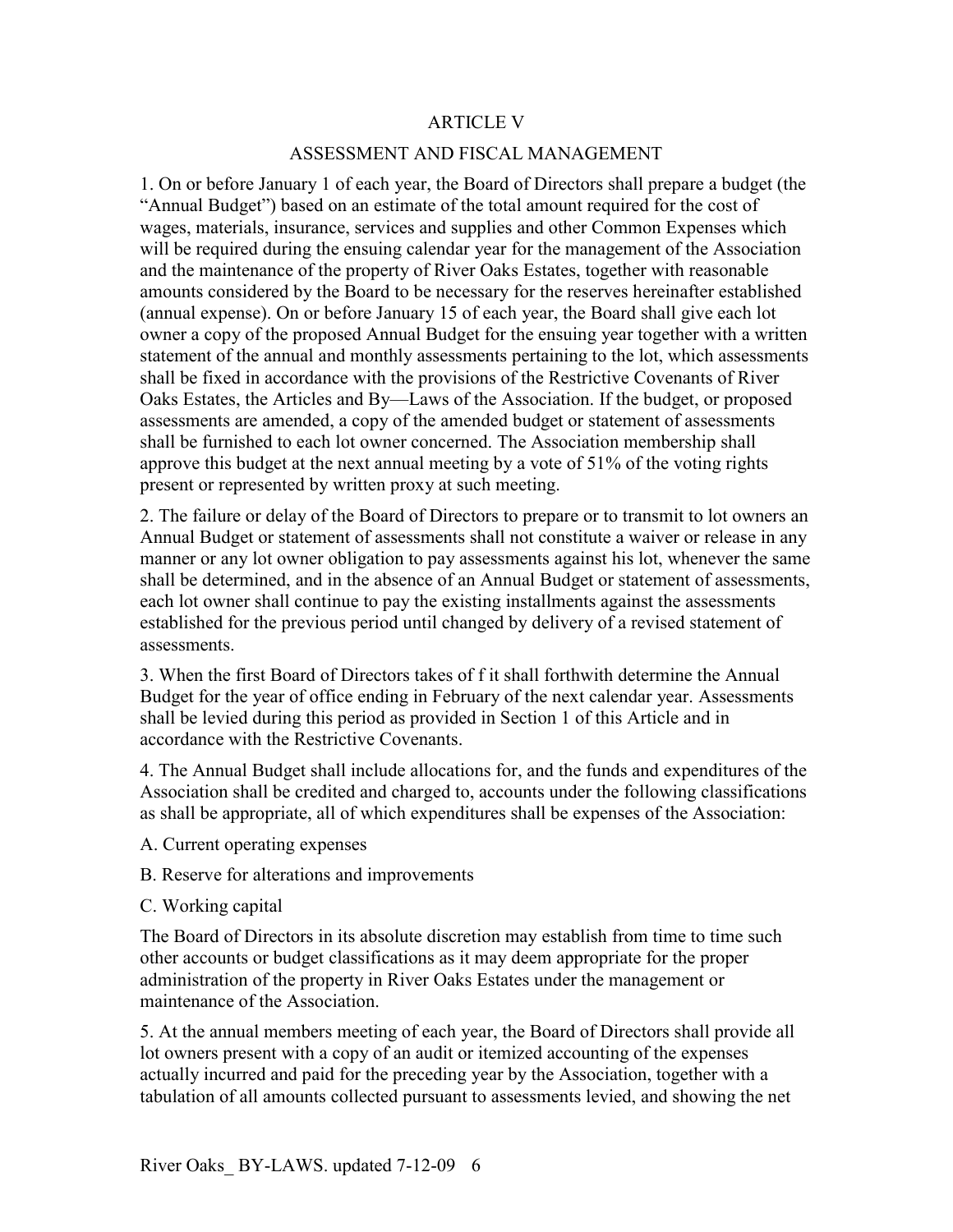amount over or short of actual expenditures plus reserves, Any amount accumulated in excess of the amount required for actual expenses and reserve shall be surplus and shall be apportioned among the lot owners accounts as provided for in the Restrictive Covenants or these By-Laws.

6. The Treasurer shall keep full and correct books and accounts, including itemized records of all receipts and expenditures, and the same shall be open for inspection by any lot owner, any representative of a lot owner duly authorized in writing or any mortgagee of a lot at such reasonable time or times during normal business hours as may be requested by the lot owner or his representative or mortgagee. The Treasurer shall also maintain a separate account for each lot which shall be kept current at all times and which shall show:

A. The name and address of the lot owner or owners and the mortgagee of the lot, if any (provided the information has been furnished by the Lot owner);

B. The amount and due date of all assessments pertaining to the lot;

C. All amounts paid on account

D. Any balance due.

Upon written request of a lot owner or his mortgagee, the Treasurer shall promptly furnish a certificate or statement of account setting forth the amount of any unpaid assessments or other charges due and owing by such lot owner.

7. Any installments on assessments shall be payable to the order of Mandeville River Oaks Owners Association, Inc. and shall be paid at the principal office of the Association; or to such other person or entity and in such other places as the Board of Directors may from time to time designate.

Any installment on any assessment authorized hereunder or under the deed restrictions shall be a debt and obligation of the lot and the owner of the lot against which it is levied. In the event of non-payment of an assessment within ten (10) days after it is due, the amount owed shall become delinquent arid shall bear interest at the rate of twelve percent (12%) per annum and may also, by resolution of the Board of Directors, subject the member obligated to pay the same to the payment of such other penalty or "late charge' as the Board may fix. In the event of non-payment of an assessment within the ten (10) day period provided above, a lien affidavit setting forth the amount due may be filed against the lot and the lot owner thereof as authorized by and provided for in LSA R.S. 9:1145 et seq. The Association is further authorized to file suit in its own name in any court of competent jurisdiction to perfect said lien and collect said assessments, late charges and other penalties, as well as to enforce any other provisions of these restrictions and/or rules and regulations. The party cast in judgment shall pay all reasonable attorney fees and costs.

8. In the event of non-payment of amounts due the Association, the Secretary or Treasurer shall, not later than sixty (60) days after any assessment levied pursuant to this act becomes due, take necessary measures to file in the records of the Clerk of Court for the Parish of St. Tammany a claim of lien on behalf of the Association and against the lot of the delinquent owner liable for such assessment. The claim of lien shall be signed and verified by affidavit of an Officer or agent of the Association and shall include: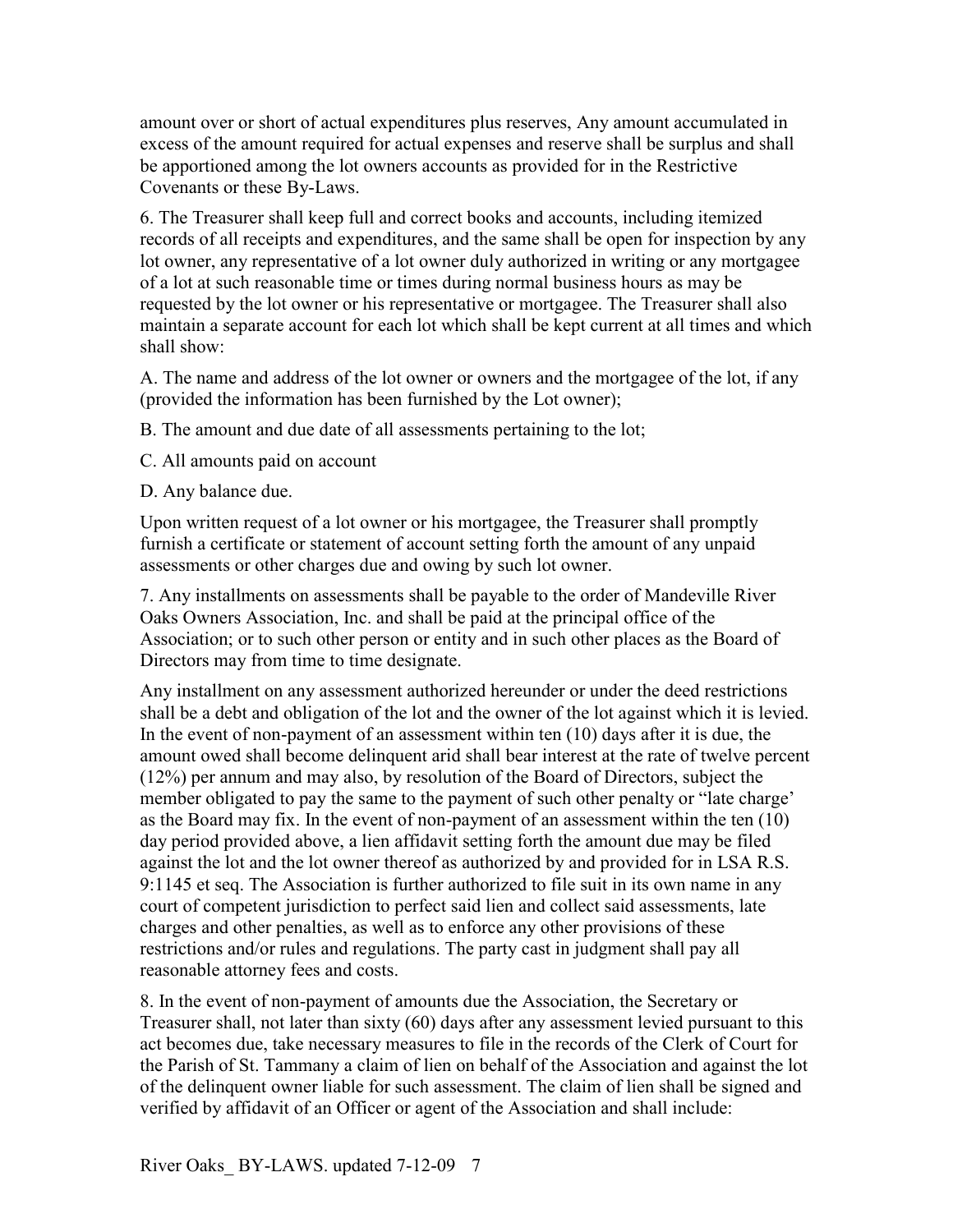A. A description of the lot or parcel of land owned by the delinquent Association member and any other information necessary for proper identification;

B. The name of the record lot owner;

C. The amount of all delinquent installments or payments or assessments;

D. The date on which said installments or payments became delinquent, all in accordance with LSA R.S 9:1145 et seq.

The Association or its agent shall file the lien in the records of St. Tammany Parish and serve upon the delinquent owner a sworn detailed statement of the claim by certified mail, registered mail or personal delivery.

In the event that payment of the claim of lien is not forthcoming after filing of the claim of lien, the Board of Directors shall take necessary measures to have filed on behalf of the Association a suit on such claim in a civil action in a court of competent jurisdiction in St. Tammany Parish. Any suit and notice of us petition must be filed before the expiration of five) years after the date of recordation of the inscription of lien is filed with the Clerk of Court for St. Tammany Parish.

All liens for assessments against lots shall be subordinate in rank to any mortgage or lien on any lot filed for record in the official records of St. Tammany Parish prior to the lien for such assessments.

9. The Association shall, upon demand, furnish to any member liable for any assessment levied pursuant to this act for any other party legitimately interested in the same) a certificate in writing signed by an Officer of the Association, setting forth the status of the assessment, i.e., whether the same is paid or unpaid, Such certificate shall be presumptive evidence of the payment of any assessment therein stated to have been paid. A reasonable charge may be levied in advance by the Association for each certificate so delivered.

Upon default in the payment of any one or more periodic installments of any assessment levied pursuant to this act, or any other installment thereof, the entire balance of said assessment may be accelerated at the option of the Board of Directors and may be declared due and payable in full.

Any recorded first mortgage secured by a lot in River Oaks Estates may provide that any default by the mortgagor in the payment of any assessment levied pursuant to this act, or any installment thereof, shall likewise be a default in such mortgage for the indebtedness secured thereby), but failure to include such a provision in any such mortgage shall not affect the validity of such mortgage for the indebtedness secured thereby).

10. Any lot owner who mortgages his lot shall notify the Secretary of the name and address of his mortgagee. Any such mortgagee shall have the right to notify the Secretary of the association of the existence of a mortgage on a lot. The Secretary shall maintain such information in a special book or file, The Treasurer may report to a mortgagee of a lot any unpaid assessments or other default by the owner of such lot. A copy of every notice of default and claim for delinquent installment or assessment or claim of lien sent by the Association to a lot owner may also be sent to the mortgagee of the lot whose name and address has hereto ore been furnished the Association, however, the failure to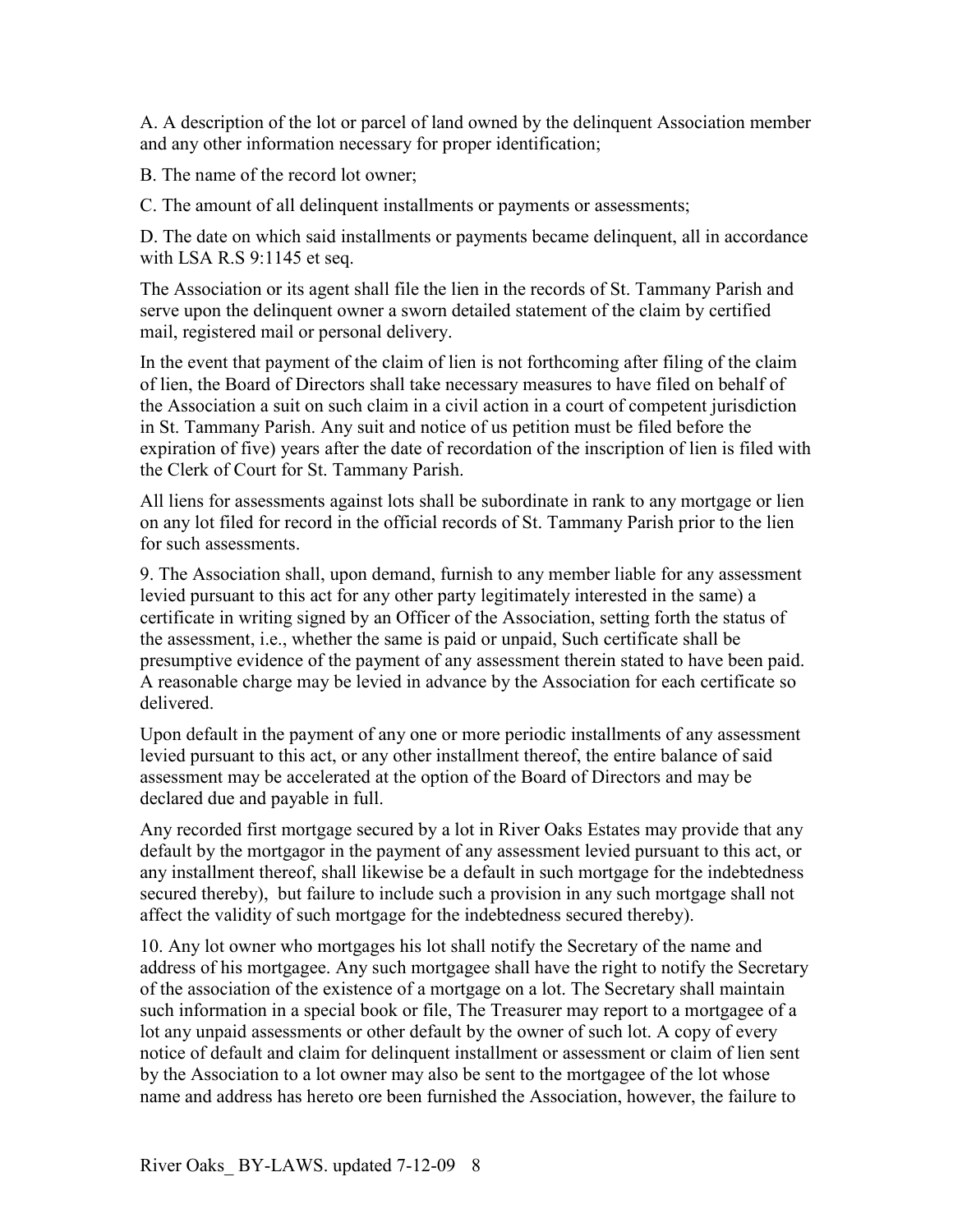send such notice to the mortgagee or the lot owner shall not affect the validity of the lien filed in accordance with law in the official records of St. Tammany Parish, Louisiana.

11. The depository of the Association shall be such bank or banks as shall be designated from time to time by the Board of Directors. Withdrawals of money from such accounts shall be only by check signed by persons authorized by resolution of the Board of Directors. All funds collected by the Association from assessments may be commingled in a single fund but they shall be held for the lot owners and credited to accounts from which shall be paid the expenses for which the respective assessments were made. The records of the Association shall be maintained to evidence the amount due by each lot and lot owner to the Association.

12. Any obligation of the Association or any of its Officers contained in this Article may be assigned or delegated to an agent of the Association pursuant to an agreement entered into between the Association and the firm, person or corporation designated by the Association.

# ARTICLE VI

# EXTENT OF LEGAL ACTION

Notwithstanding any other authority granted to the Board of Directors herein, the Board of Directors shall take no legal action against any firm, person or corporation in the name of and on behalf of the Mandeville River Oaks Owners Association, Inc., except for the following suits or actions:

1. A suit seeking collection of monies due as provided in Article V herein.

2. A suit to enforce Restrictive Covenants, Articles or By— Laws of River Oaks Estates.

No other suits, demands or claims in law or in equity shall be filed in any court.

# ARTICLE VII

# **NOTICES**

1. Any notice required by the Restrictive Covenants, Articles or By-Laws of River Oaks Estates or by law to be given in writing by any lot owner to another lot owner or the Association or its Board of Directors or by the Association or its Board of Directors to any lot owner, Association member or other person or entity shall be deemed sufficient if delivered personally or deposited in the United States mall. All proof of mailing shall be by the affidavit of the person mailing and the affidavit shall be prima fascia proof that notice has been given, addressed to the registered office of the Association, as filed with the Louisiana Secretary of State, with respect to the Association, and to the last address of such lot owner, Association member or other person appearing in the records of the **Association** 

2. A written waiver of any required notice, executed by the person or persons entitled to such notice, whether executed before or after the required time for the notice, shall be deemed equivalent to the required notice.